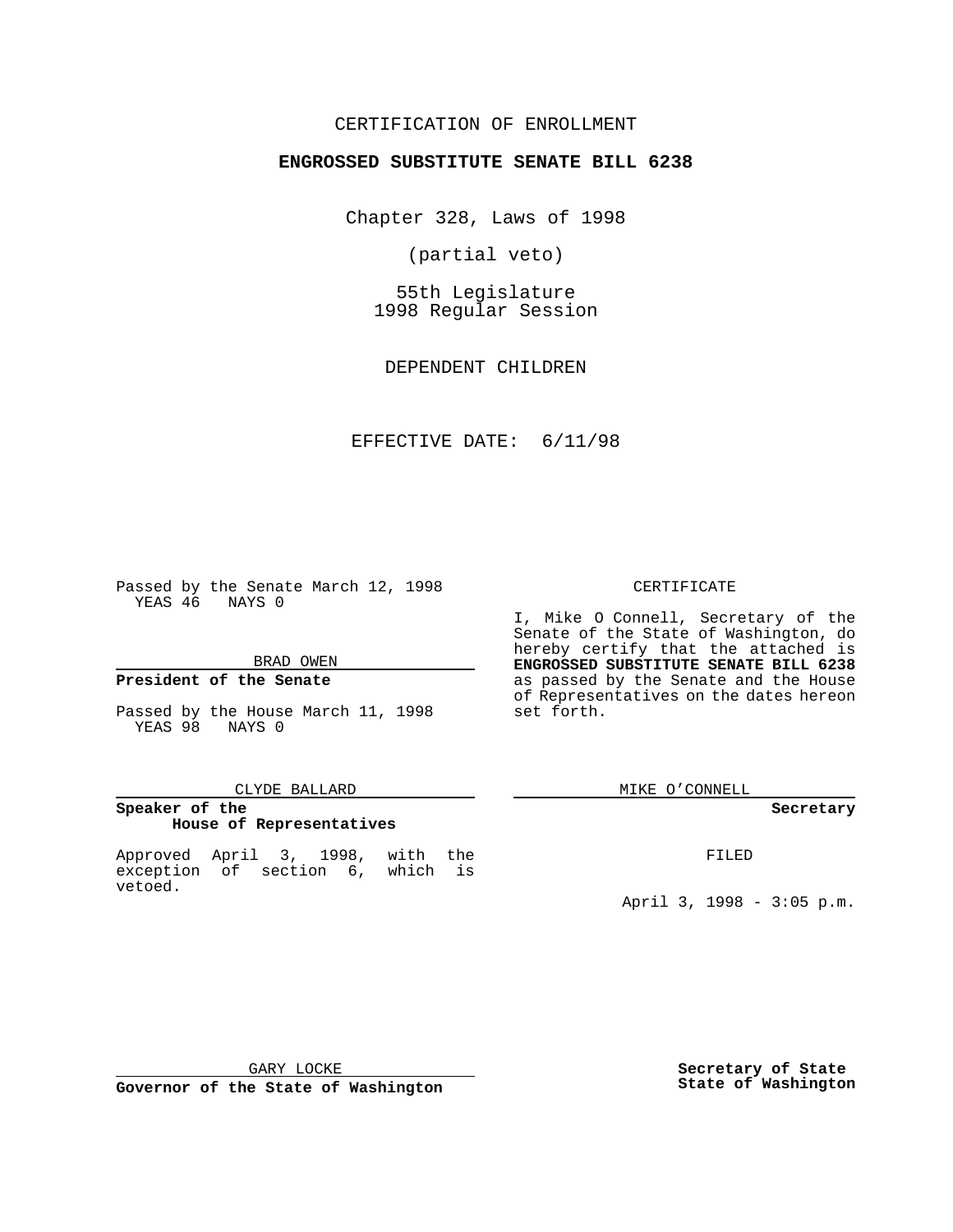## **ENGROSSED SUBSTITUTE SENATE BILL 6238** \_\_\_\_\_\_\_\_\_\_\_\_\_\_\_\_\_\_\_\_\_\_\_\_\_\_\_\_\_\_\_\_\_\_\_\_\_\_\_\_\_\_\_\_\_\_\_

\_\_\_\_\_\_\_\_\_\_\_\_\_\_\_\_\_\_\_\_\_\_\_\_\_\_\_\_\_\_\_\_\_\_\_\_\_\_\_\_\_\_\_\_\_\_\_

AS RECOMMENDED BY CONFERENCE COMMITTEE

Passed Legislature - 1998 Regular Session

# **State of Washington 55th Legislature 1998 Regular Session**

**By** Senate Committee on Human Services & Corrections (originally sponsored by Senators Stevens and Swecker)

Read first time 02/05/98.

1 AN ACT Relating to dependent children; and amending RCW 13.34.050, 2 13.34.060, 13.34.090, 13.34.120, 26.44.030, and 43.20A.870.

3 BE IT ENACTED BY THE LEGISLATURE OF THE STATE OF WASHINGTON:

4 **Sec. 1.** RCW 13.34.050 and 1979 c 155 s 38 are each amended to read 5 as follows:

6 (1) The court may enter an order directing a law enforcement 7 officer, probation counselor, or child protective services official to 8 take a child into custody if:  $(a)$  A petition is filed with the 9 juvenile court alleging that the child is dependent and that the 10 child's health, safety, and welfare will be seriously endangered if not 11 taken into custody; (b) an affidavit or declaration is filed by the 12 department in support of the petition setting forth specific factual 13 information evidencing reasonable grounds that the child's health, 14 safety, and welfare will be seriously endangered if not taken into 15 custody and at least one of the grounds set forth demonstrates a risk 16 of imminent harm to the child. "Imminent harm" for purposes of this 17 section shall include, but not be limited to, circumstances of sexual 18 abuse, or sexual exploitation as defined in RCW 26.44.020; and (c) the 19 court finds reasonable grounds to believe the child is dependent and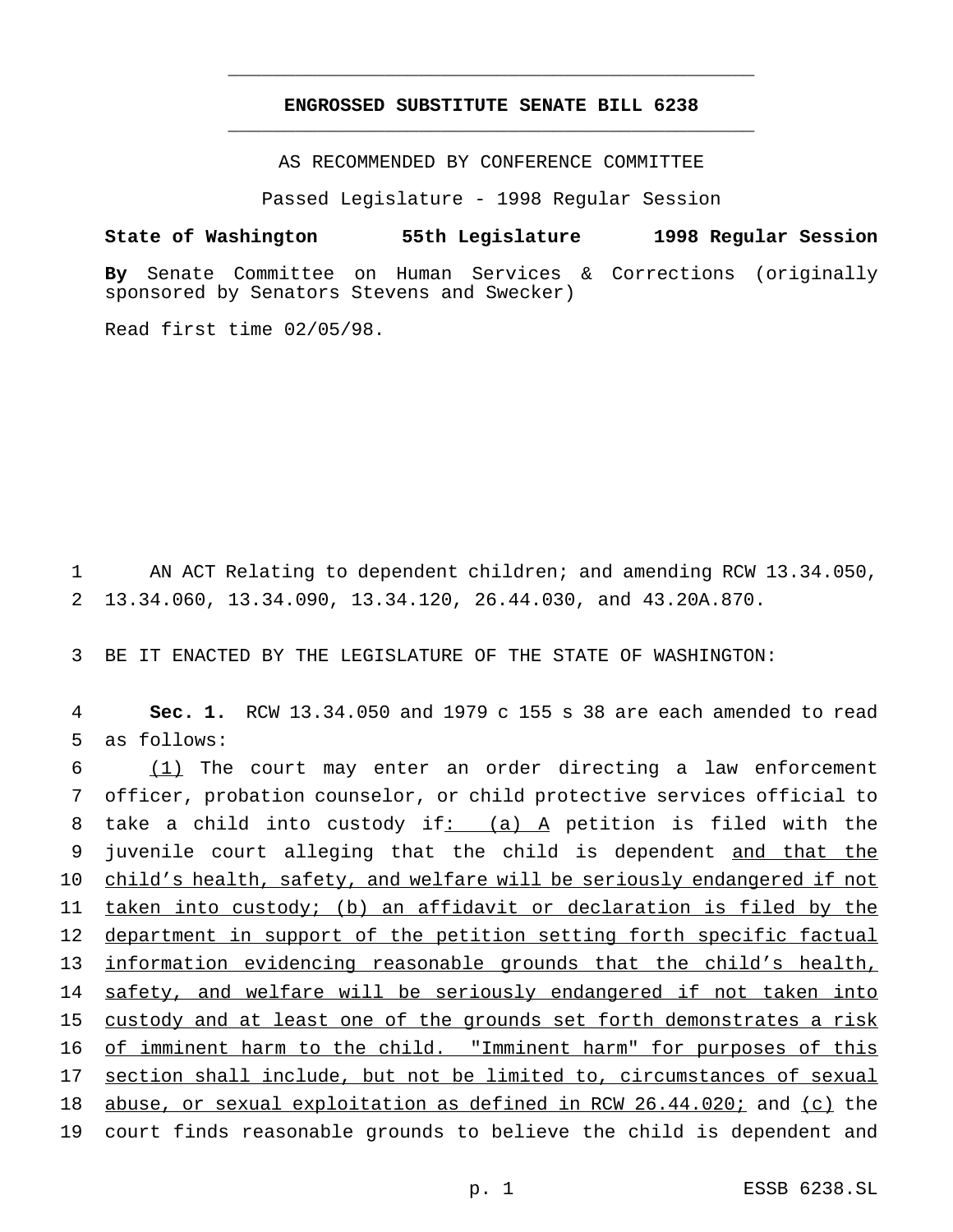that the child's health, safety, and welfare will be seriously endangered if not taken into custody.

 (2) Any petition that does not have the necessary affidavit or declaration demonstrating a risk of imminent harm requires notice and an opportunity to be heard by the parents.

 (3) The petition and supporting documentation must be served on the parent and the entity with whom the child is in custody at the time the 8 child is removed. Failure to effect service does not invalidate the 9 petition if service was attempted and the parent could not be found.

 **Sec. 2.** RCW 13.34.060 and 1990 c 246 s 1 are each amended to read as follows:

 (1) A child taken into custody pursuant to RCW 13.34.050 or 26.44.050 shall be immediately placed in shelter care. A child taken by a relative of the child in violation of RCW 9A.40.060 or 9A.40.070 shall be placed in shelter care only when permitted under RCW 13.34.055. "Shelter care" means temporary physical care in a facility licensed pursuant to RCW 74.15.030 or in a home not required to be licensed pursuant to that section. Whenever a child is taken into such custody pursuant to this section, the supervising agency may authorize evaluations of the child's physical or emotional condition, routine medical and dental examination and care, and all necessary emergency care. In no case may a child who is taken into custody pursuant to RCW 13.34.055, 13.34.050, or 26.44.050 be detained in a secure detention facility. No child may be held longer than seventy-two hours, excluding Saturdays, Sundays and holidays, after such child is taken into custody unless a court order has been entered for continued shelter care. The child and his or her parent, guardian, or custodian shall be informed that they have a right to a shelter care hearing. The court shall hold a shelter care hearing within seventy-two hours after the child is taken into custody, excluding Saturdays, Sundays, and holidays. If a parent, guardian, or legal custodian desires to waive the shelter care hearing, the court shall determine, on the record and with the parties present, that such waiver is knowing and voluntary.

 (2) Whenever a child is taken into custody by child protective services pursuant to a court order issued under RCW 13.34.050 or when child protective services is notified that a child has been taken into custody pursuant to RCW 26.44.050 or 26.44.056, child protective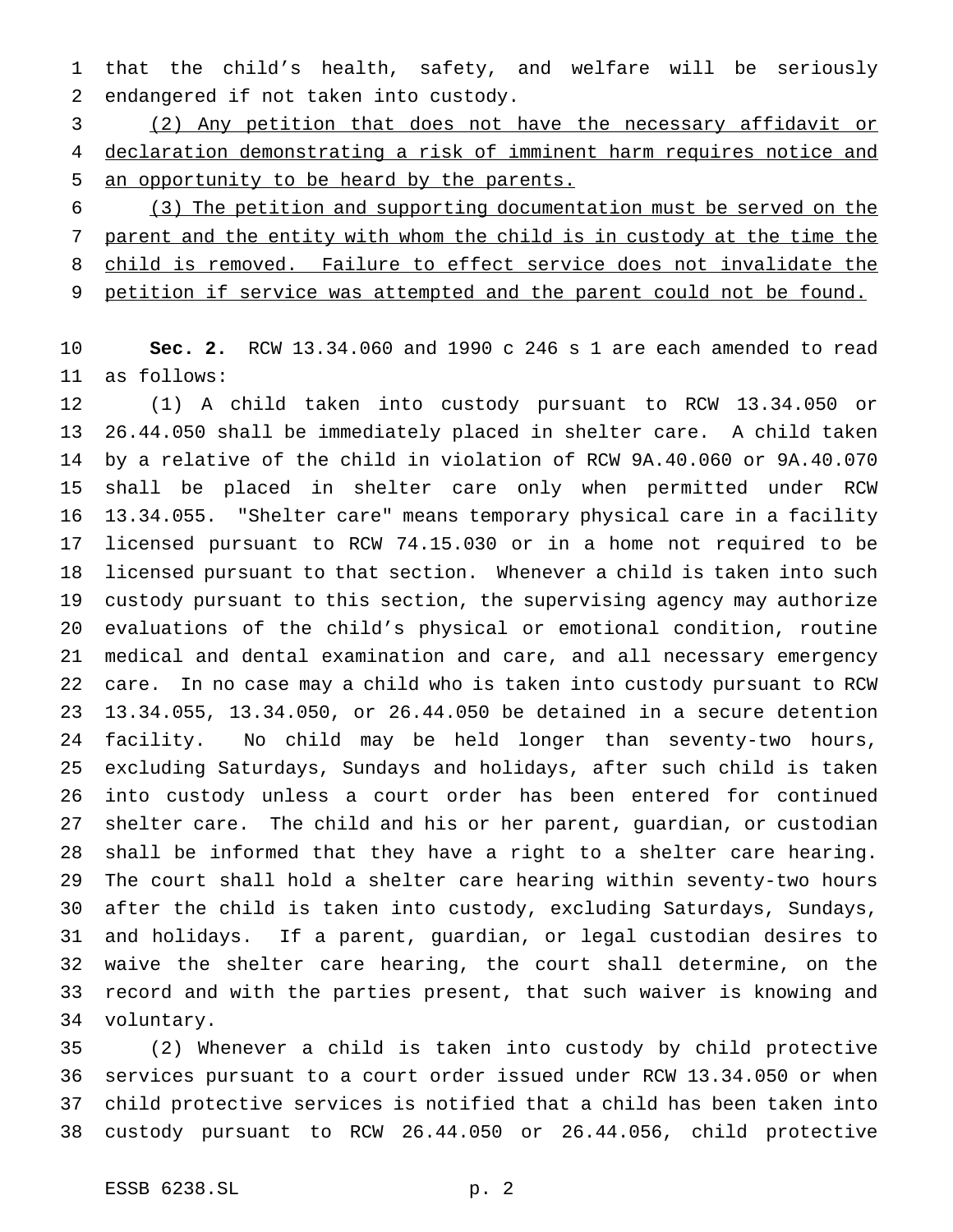services shall make reasonable efforts to inform the parents, guardian, or legal custodian of the fact that the child has been taken into custody, the reasons why the child was taken into custody, and their legal rights under this title as soon as possible and in no event longer than twenty-four hours after the child has been taken into custody or twenty-four hours after child protective services has been notified that the child has been taken into custody. The notice of custody and rights may be given by any means reasonably certain of notifying the parents including, but not limited to, written, telephone, or in person oral notification. If the initial notification is provided by a means other than writing, child protective services shall make reasonable efforts to also provide written notification.

 The written notice of custody and rights shall be in substantially the following form:

### "NOTICE

 Your child has been placed in temporary custody under the supervision of Child Protective Services (or other person or agency). You have important legal rights and you must take steps to protect your interests.

 1. A court hearing will be held before a judge within 72 hours of the time your child is taken into custody. You should call the court 22 at \_\_\_(insert appropriate phone number here) \_\_\_ for specific information about the date, time, and location of the court hearing. 2. You have the right to have a lawyer represent you at the hearing. You have the right to records the department intends to rely 26 upon. A lawyer can look at the files in your case, talk to child protective services and other agencies, tell you about the law, help you understand your rights, and help you at hearings. If you cannot afford a lawyer, the court will appoint one to represent you. To get 30 a court-appointed lawyer you must contact: \_\_\_(explain local 31 procedure).

 3. At the hearing, you have the right to speak on your own behalf, to introduce evidence, to examine witnesses, and to receive a decision based solely on the evidence presented to the judge.

 You should be present at this hearing. If you do not come, the judge will not hear what you have to say.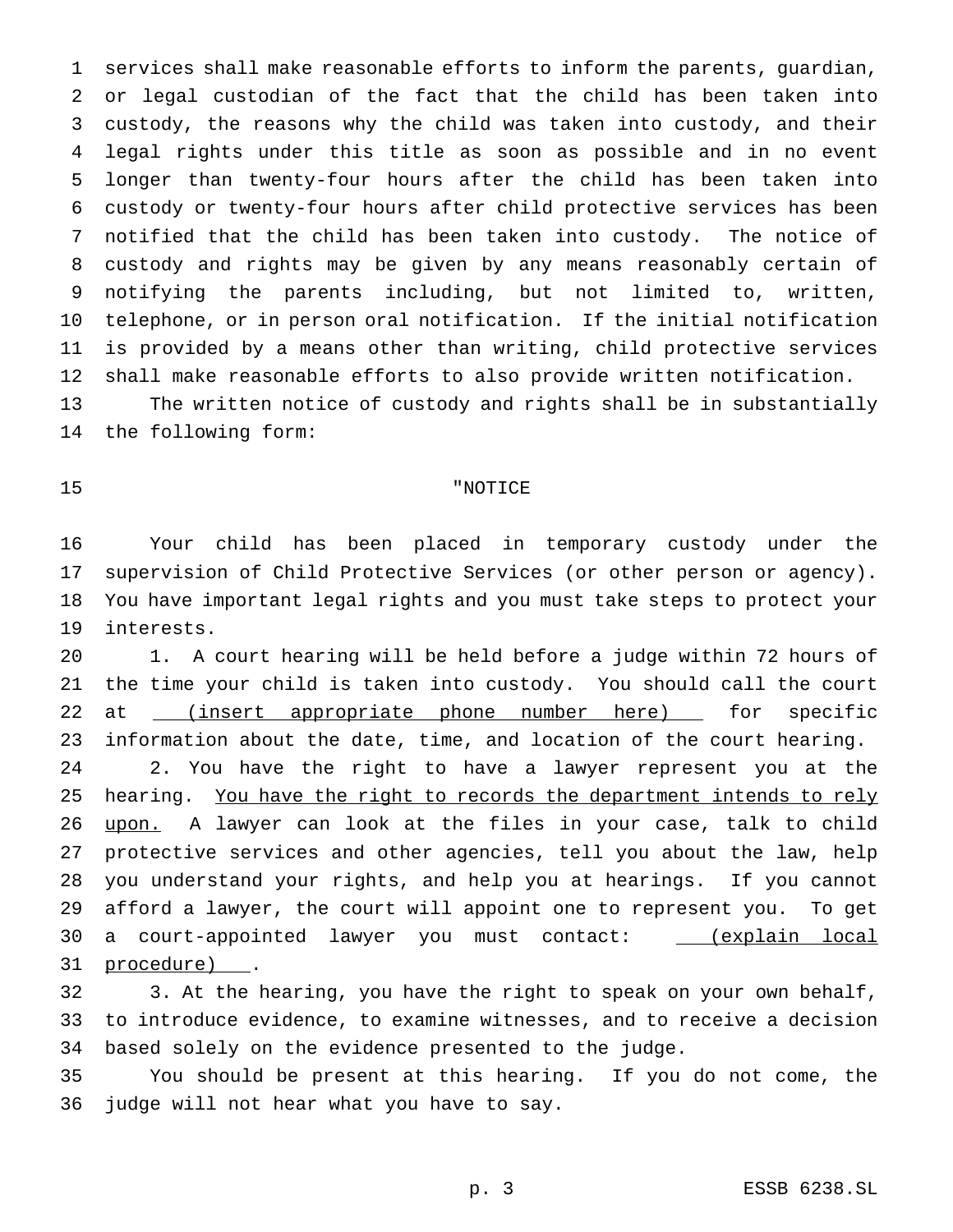You may call the Child Protective Services' caseworker for more information about your child. The caseworker's name and telephone 3 number are: \_\_\_(insert name and telephone number) \_\_\_. "

 Upon receipt of the written notice, the parent, guardian, or legal custodian shall acknowledge such notice by signing a receipt prepared by child protective services. If the parent, guardian, or legal custodian does not sign the receipt, the reason for lack of a signature shall be written on the receipt. The receipt shall be made a part of the court's file in the dependency action.

 If after making reasonable efforts to provide notification, child protective services is unable to determine the whereabouts of the parents, guardian, or legal custodian, the notice shall be delivered or sent to the last known address of the parent, guardian, or legal custodian.

 (3) If child protective services is not required to give notice under subsection (2) of this section, the juvenile court counselor assigned to the matter shall make all reasonable efforts to advise the parents, guardian, or legal custodian of the time and place of any shelter care hearing, request that they be present, and inform them of their basic rights as provided in RCW 13.34.090.

 (4) Reasonable efforts to advise and to give notice, as required in subsections (2) and (3) of this section, shall include, at a minimum, investigation of the whereabouts of the parent, guardian, or legal custodian. If such reasonable efforts are not successful, or the parent, guardian, or legal custodian does not appear at the shelter care hearing, the juvenile court counselor or caseworker shall testify at the hearing or state in a declaration:

 (a) The efforts made to investigate the whereabouts of, and to advise, the parent, guardian, or legal custodian; and

 (b) Whether actual advice of rights was made, to whom it was made, and how it was made, including the substance of any oral communication or copies of written materials used.

 (5) At the commencement of the shelter care hearing the court shall advise the parties of their basic rights as provided in RCW 13.34.090 and shall appoint counsel pursuant to RCW 13.34.090 if counsel has not been retained by the parent or guardian and if the parent or guardian is indigent, unless the court finds that the right to counsel has been expressly and voluntarily waived in court.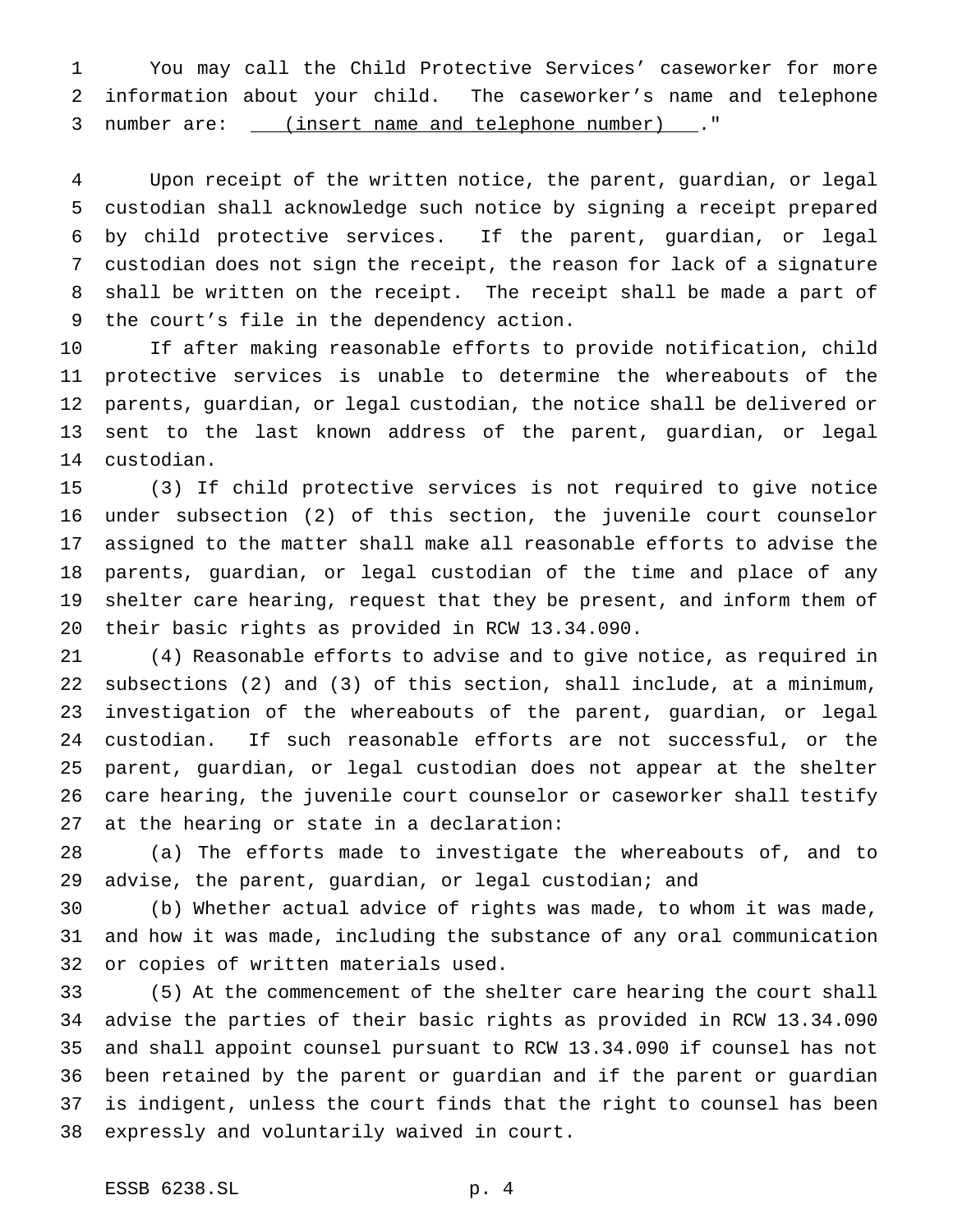(6) The court shall hear evidence regarding notice given to, and efforts to notify, the parent, guardian, or legal custodian and shall examine the need for shelter care. The court shall make an express finding as to whether the notice required under subsections (2) and (3) of this section was given to the parent, guardian, or legal custodian. All parties have the right to present testimony to the court regarding the need or lack of need for shelter care. Hearsay evidence before the court regarding the need or lack of need for shelter care must be supported by sworn testimony, affidavit, or declaration of the person offering such evidence.

 (7) The juvenile court probation counselor shall submit a recommendation to the court as to the further need for shelter care, except that such recommendation shall be submitted by the department of social and health services in cases where the petition alleging dependency has been filed by the department of social and health services, unless otherwise ordered by the court.

 (8) The court shall release a child alleged to be dependent to the care, custody, and control of the child's parent, guardian, or legal custodian unless the court finds there is reasonable cause to believe that:

 (a) After consideration of the specific services that have been provided, reasonable efforts have been made to prevent or eliminate the need for removal of the child from the child's home and to make it 24 possible for the child to return home; and

 (b)(i) The child has no parent, guardian, or legal custodian to provide supervision and care for such child; or

 (ii) The release of such child would present a serious threat of substantial harm to such child; or

 (iii) The parent, guardian, or custodian to whom the child could be released is alleged to have violated RCW 9A.40.060 or 9A.40.070.

 If the court does not release the child to his or her parent, guardian, or legal custodian, the court shall order continued shelter care or order placement with another suitable person, and the court shall set forth its reasons for the order. The court shall enter a finding as to whether subsections (2) and (3) of this section have been complied with. If actual notice was not given to the parent, guardian, or legal custodian and the whereabouts of such person is known or can be ascertained, the court shall order the supervising agency or the department of social and health services to make reasonable efforts to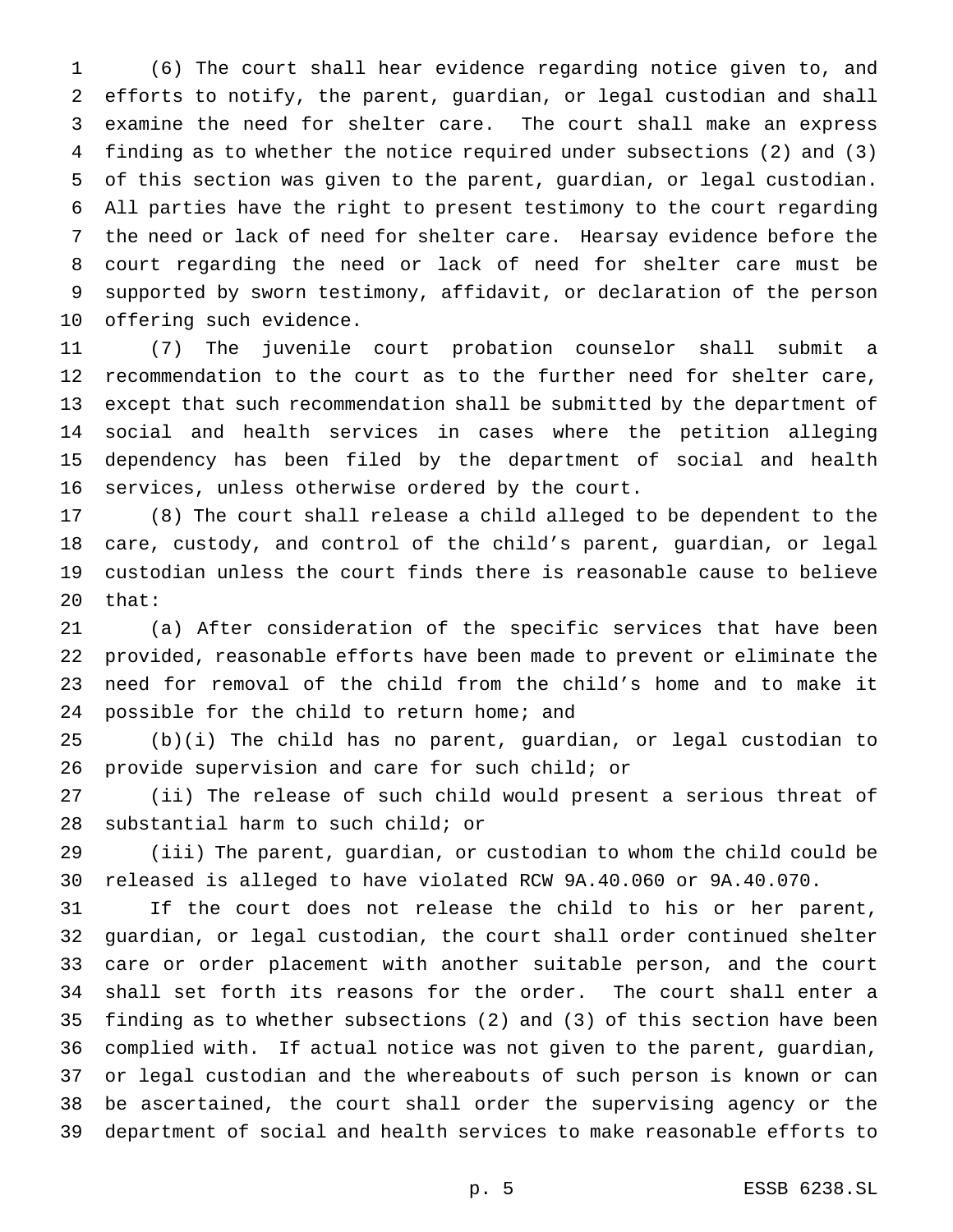advise the parent, guardian, or legal custodian of the status of the case, including the date and time of any subsequent hearings, and their rights under RCW 13.34.090.

 (9) An order releasing the child on any conditions specified in this section may at any time be amended, with notice and hearing thereon, so as to return the child to shelter care for failure of the parties to conform to the conditions originally imposed.

8 The court shall consider whether nonconformance with any conditions resulted from circumstances beyond the control of the parent and give 10 weight to that fact before ordering return of the child to shelter care.

 (10) A shelter care order issued pursuant to this section may be amended at any time with notice and hearing thereon. The shelter care decision of placement shall be modified only upon a showing of change in circumstances. No child may be detained for longer than thirty days without an order, signed by the judge, authorizing continued shelter care.

 (11) Any parent, guardian, or legal custodian who for good cause is unable to attend the initial shelter care hearing may request that a subsequent shelter care hearing be scheduled. The request shall be made to the clerk of the court where the petition is filed prior to the initial shelter care hearing. The hearing shall be held within seventy-two hours of the request, excluding Saturdays, Sundays, and holidays. The clerk shall notify all other parties of the hearing by any reasonable means.

 **Sec. 3.** RCW 13.34.090 and 1990 c 246 s 4 are each amended to read as follows:

 (1) Any party has a right to be represented by an attorney in all proceedings under this chapter, to introduce evidence, to be heard in his or her own behalf, to examine witnesses, to receive a decision based solely on the evidence adduced at the hearing, and to an unbiased fact-finder.

 (2) At all stages of a proceeding in which a child is alleged to be 34 dependent ((pursuant to)) as defined in RCW  $13.34.030((+2))$   $(4)$ , the child's parent, guardian, or legal custodian has the right to be represented by counsel, and if indigent, to have counsel appointed for him or her by the court. Unless waived in court, counsel shall be provided to the child's parent, guardian, or legal custodian, if such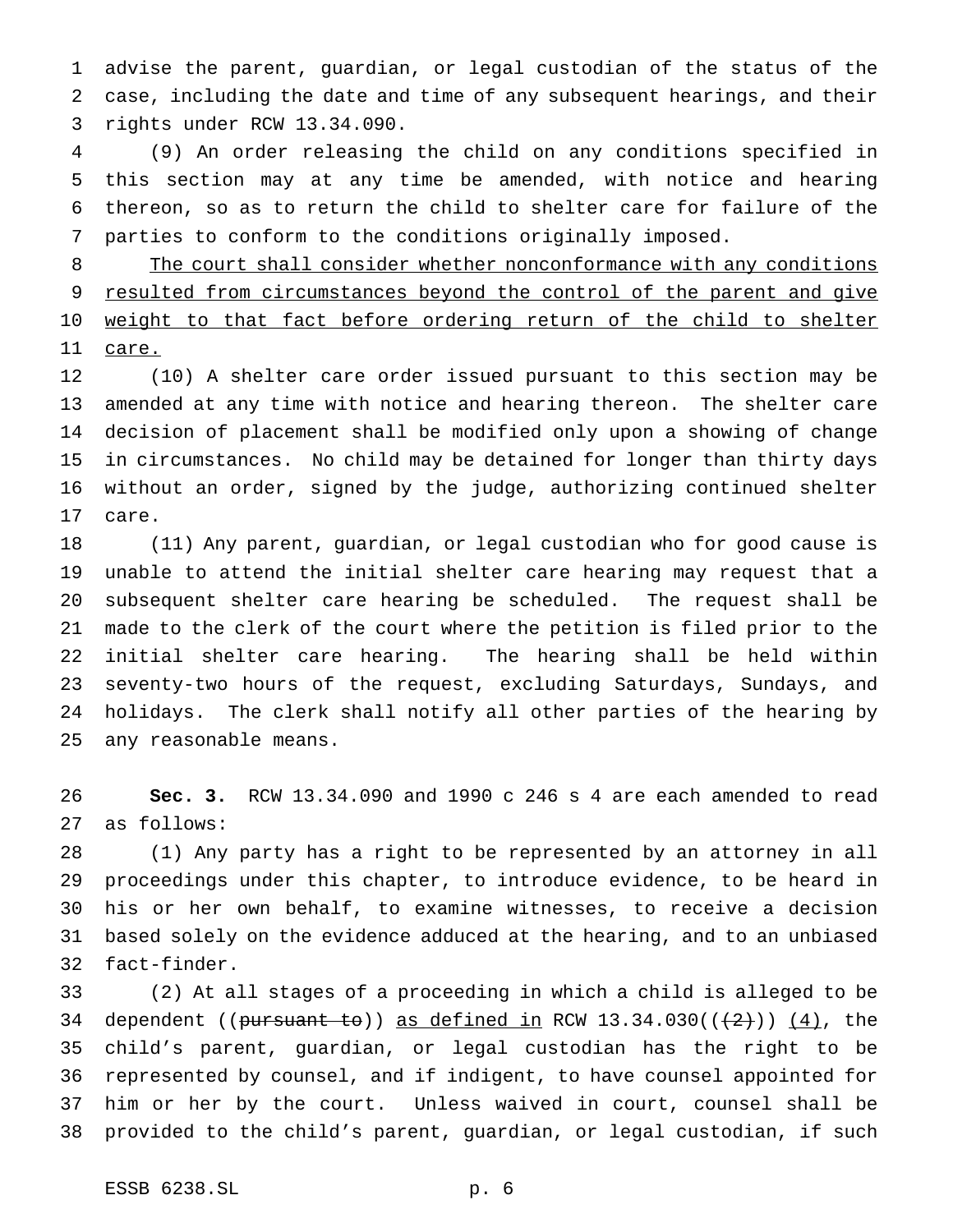person (a) has appeared in the proceeding or requested the court to appoint counsel and (b) is financially unable to obtain counsel because of indigency as defined in chapter 10.101 RCW.

 (3) If a party to an action under this chapter is represented by counsel, no order shall be provided to that party for his or her signature without prior notice and provision of the order to counsel.

 (4) Copies of department of social and health services or supervising agency records to which parents have legal access pursuant to chapter 13.50 RCW shall be given to the child's parent, guardian, 10 legal custodian, or his or her legal counsel, prior to any shelter care 11 <u>hearing and</u> within ((<del>twenty</del>)) <u>fifteen</u> days after the department or supervising agency receives a written request for such records from the parent, guardian, legal custodian, or his or her legal counsel. These records shall be provided to the child's parents, guardian, legal 15 custodian, or legal counsel a reasonable period of time prior to the shelter care hearing in order to allow an opportunity to review the records prior to the hearing. These records shall be legible and shall be provided at no expense to the parents, guardian, legal custodian, or 19 his or her counsel. When the records are served on legal counsel, legal counsel shall have the opportunity to review the records with the 21 parents and shall review the records with the parents prior to the 22 shelter care hearing.

 **Sec. 4.** RCW 13.34.120 and 1996 c 249 s 14 are each amended to read as follows:

 (1) To aid the court in its decision on disposition, a social study, consisting of a written evaluation of matters relevant to the disposition of the case, shall be made by the person or agency filing 28 the petition. A parent may submit a counselor's or health care provider's evaluation of the parent, which shall either be included in the social study or considered in conjunction with the social study. The study shall include all social records and may also include facts relating to the child's cultural heritage, and shall be made available to the court. The court shall consider the social file, social study, guardian ad litem report, the court-appointed special advocate's report, if any, and any reports filed by a party at the disposition hearing in addition to evidence produced at the fact-finding hearing. At least ten working days before the disposition hearing, the department shall mail to the parent and his or her attorney a copy of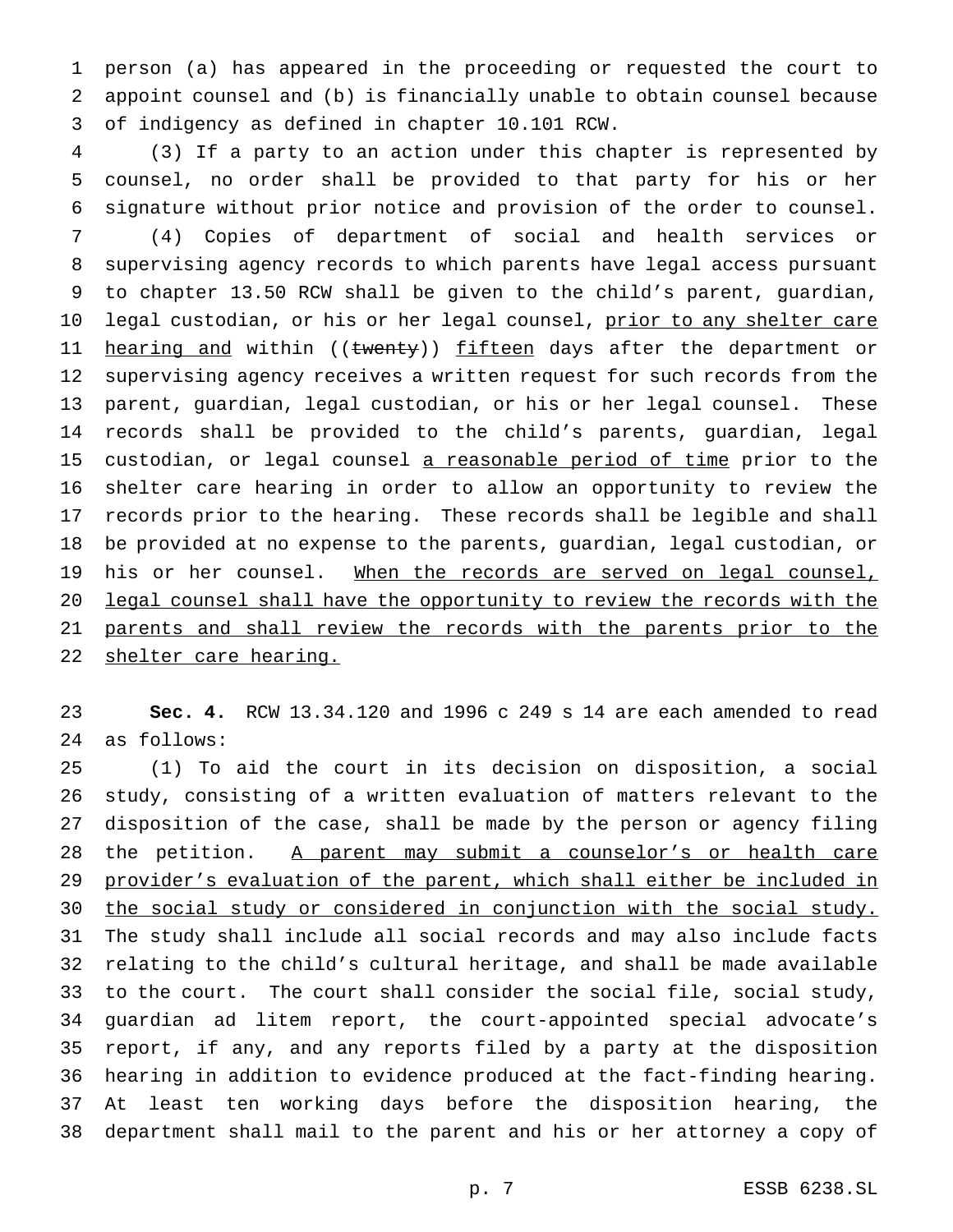the agency's social study and proposed service plan, which shall be in writing or in a form understandable to the parents or custodians. In addition, the department shall provide an opportunity for parents to review and comment on the plan at the community service office. If the parents disagree with the agency's plan or any part thereof, the parents shall submit to the court at least twenty-four hours before the hearing, in writing, or signed oral statement, an alternative plan to correct the problems which led to the finding of dependency. This section shall not interfere with the right of the parents or custodians to submit oral arguments regarding the disposition plan at the hearing. (2) In addition to the requirements set forth in subsection (1) of this section, a predisposition study to the court in cases of dependency alleged pursuant to RCW 13.34.030(4) (b) or (c) shall contain the following information:

 (a) A statement of the specific harm or harms to the child that intervention is designed to alleviate;

 (b) A description of the specific programs, for both the parents and child, that are needed in order to prevent serious harm to the 19 child; the reasons why such programs are likely to be useful; the availability of any proposed services; and the agency's overall plan 21 for ensuring that the services will be delivered. The description 22 shall identify services chosen and approved by the parent;

 (c) If removal is recommended, a full description of the reasons why the child cannot be protected adequately in the home, including a description of any previous efforts to work with the parents and the child in the home; the in-home treatment programs which have been considered and rejected; the preventive services that have been offered or provided and have failed to prevent the need for out-of-home placement, unless the health, safety, and welfare of the child cannot be protected adequately in the home; and the parents' attitude toward placement of the child;

 (d) A statement of the likely harms the child will suffer as a result of removal. This section should include an exploration of the nature of the parent-child attachment and the meaning of separation and loss to both the parents and the child;

 (e) A description of the steps that will be taken to minimize harm 37 to the child that may result if separation occurs; and

 (f) Behavior that will be expected before determination that supervision of the family or placement is no longer necessary.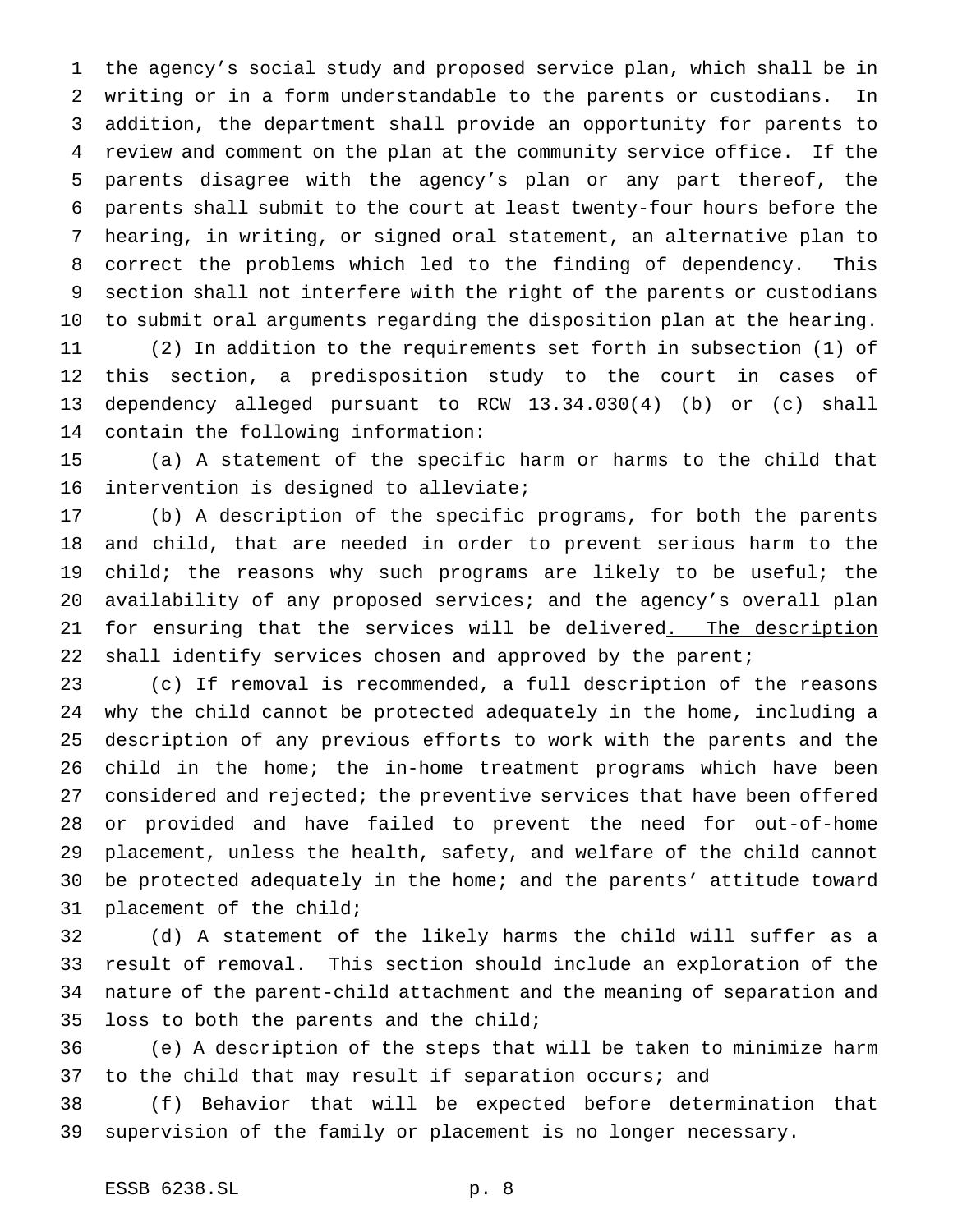**Sec. 5.** RCW 26.44.030 and 1997 c 386 s 25 are each amended to read as follows:

 (1)(a) When any practitioner, county coroner or medical examiner, law enforcement officer, professional school personnel, registered or licensed nurse, social service counselor, psychologist, pharmacist, licensed or certified child care providers or their employees, employee of the department, juvenile probation officer, or state family and children's ombudsman or any volunteer in the ombudsman's office has reasonable cause to believe that a child or adult dependent or developmentally disabled person, has suffered abuse or neglect, he or she shall report such incident, or cause a report to be made, to the proper law enforcement agency or to the department as provided in RCW 26.44.040.

 (b) The reporting requirement shall also apply to department of corrections personnel who, in the course of their employment, observe offenders or the children with whom the offenders are in contact. If, as a result of observations or information received in the course of his or her employment, any department of corrections personnel has reasonable cause to believe that a child or adult dependent or developmentally disabled person has suffered abuse or neglect, he or she shall report the incident, or cause a report to be made, to the proper law enforcement agency or to the department as provided in RCW 26.44.040.

 (c) The reporting requirement shall also apply to any adult who has reasonable cause to believe that a child or adult dependent or developmentally disabled person, who resides with them, has suffered severe abuse, and is able or capable of making a report. For the purposes of this subsection, "severe abuse" means any of the following: Any single act of abuse that causes physical trauma of sufficient severity that, if left untreated, could cause death; any single act of sexual abuse that causes significant bleeding, deep bruising, or significant external or internal swelling; or more than one act of physical abuse, each of which causes bleeding, deep bruising, significant external or internal swelling, bone fracture, or unconsciousness.

 (d) The report shall be made at the first opportunity, but in no case longer than forty-eight hours after there is reasonable cause to believe that the child or adult has suffered abuse or neglect. The report shall include the identity of the accused if known.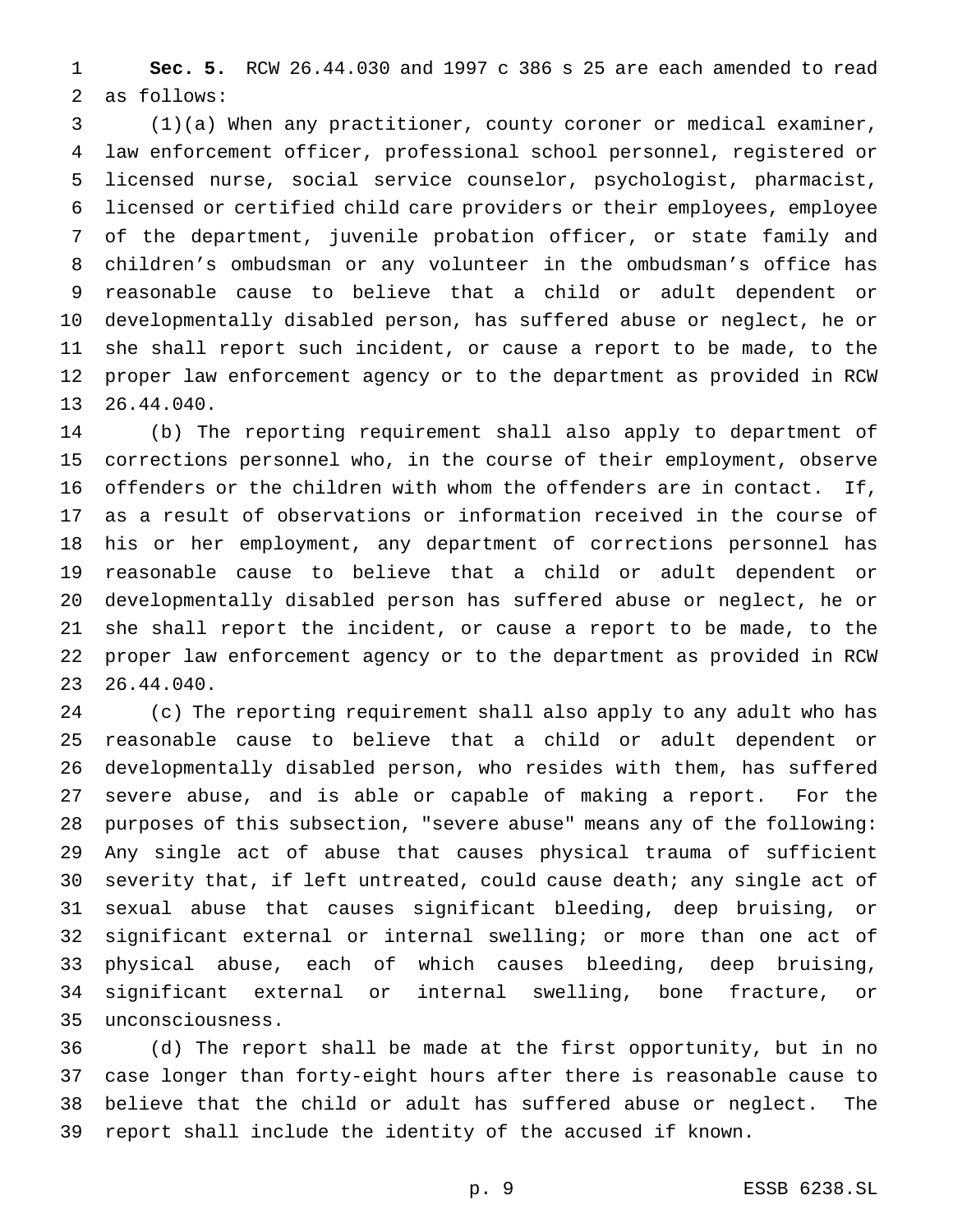(2) The reporting requirement of subsection (1) of this section does not apply to the discovery of abuse or neglect that occurred during childhood if it is discovered after the child has become an adult. However, if there is reasonable cause to believe other children, dependent adults, or developmentally disabled persons are or may be at risk of abuse or neglect by the accused, the reporting requirement of subsection (1) of this section shall apply.

 (3) Any other person who has reasonable cause to believe that a child or adult dependent or developmentally disabled person has suffered abuse or neglect may report such incident to the proper law enforcement agency or to the department of social and health services as provided in RCW 26.44.040.

 (4) The department, upon receiving a report of an incident of alleged abuse or neglect pursuant to this chapter, involving a child or adult dependent or developmentally disabled person who has died or has had physical injury or injuries inflicted upon him or her other than by accidental means or who has been subjected to alleged sexual abuse, shall report such incident to the proper law enforcement agency. In emergency cases, where the child, adult dependent, or developmentally disabled person's welfare is endangered, the department shall notify the proper law enforcement agency within twenty-four hours after a report is received by the department. In all other cases, the department shall notify the law enforcement agency within seventy-two hours after a report is received by the department. If the department makes an oral report, a written report shall also be made to the proper law enforcement agency within five days thereafter.

 (5) Any law enforcement agency receiving a report of an incident of alleged abuse or neglect pursuant to this chapter, involving a child or adult dependent or developmentally disabled person who has died or has had physical injury or injuries inflicted upon him or her other than by accidental means, or who has been subjected to alleged sexual abuse, shall report such incident in writing as provided in RCW 26.44.040 to the proper county prosecutor or city attorney for appropriate action whenever the law enforcement agency's investigation reveals that a crime may have been committed. The law enforcement agency shall also notify the department of all reports received and the law enforcement agency's disposition of them. In emergency cases, where the child, adult dependent, or developmentally disabled person's welfare is endangered, the law enforcement agency shall notify the department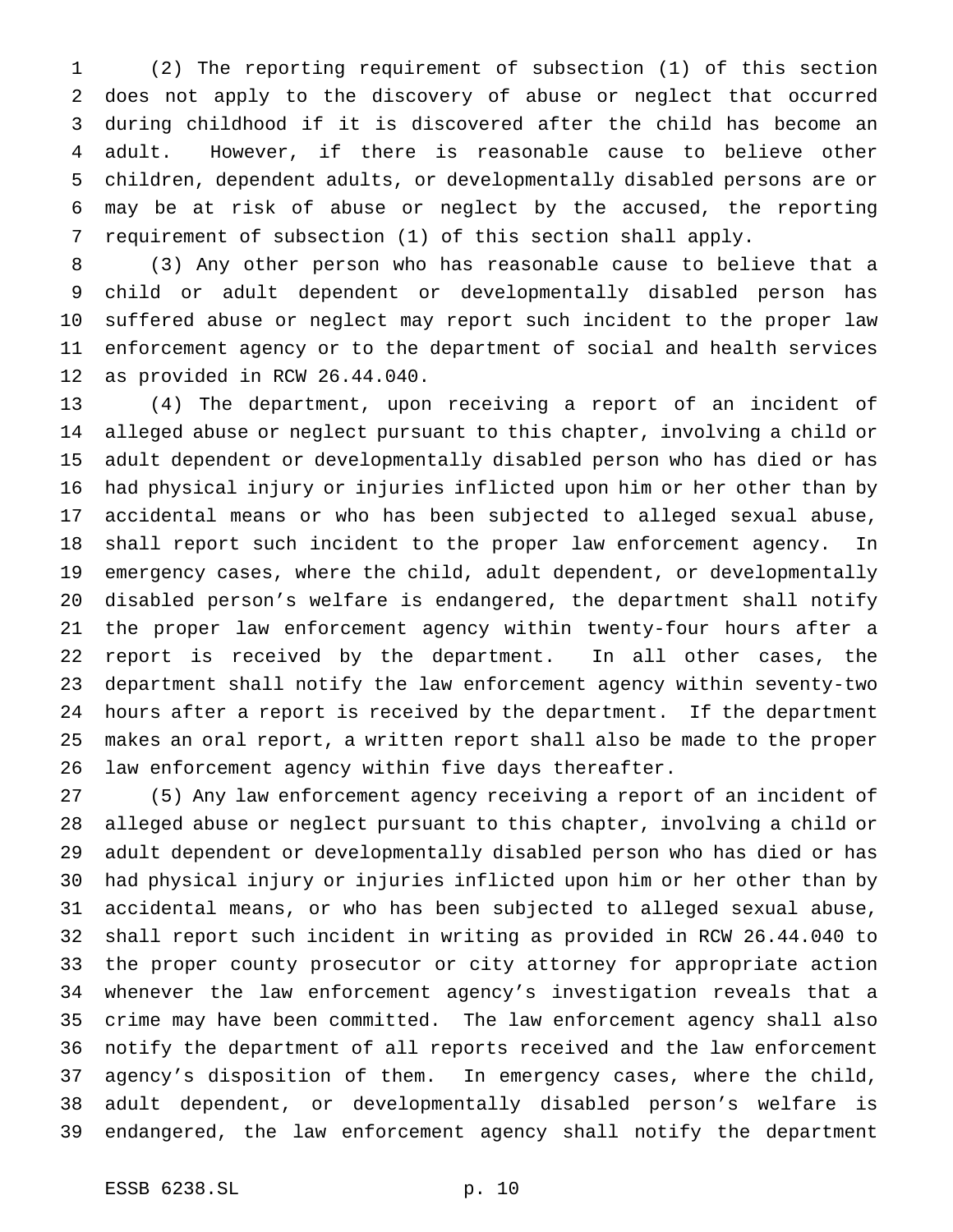within twenty-four hours. In all other cases, the law enforcement agency shall notify the department within seventy-two hours after a report is received by the law enforcement agency.

 (6) Any county prosecutor or city attorney receiving a report under subsection (5) of this section shall notify the victim, any persons the victim requests, and the local office of the department, of the decision to charge or decline to charge a crime, within five days of making the decision.

 (7) The department may conduct ongoing case planning and consultation with those persons or agencies required to report under this section, with consultants designated by the department, and with designated representatives of Washington Indian tribes if the client information exchanged is pertinent to cases currently receiving child protective services or department case services for the developmentally disabled. Upon request, the department shall conduct such planning and consultation with those persons required to report under this section if the department determines it is in the best interests of the child or developmentally disabled person. Information considered privileged by statute and not directly related to reports required by this section shall not be divulged without a valid written waiver of the privilege.

 (8) Any case referred to the department by a physician licensed under chapter 18.57 or 18.71 RCW on the basis of an expert medical opinion that child abuse, neglect, or sexual assault has occurred and that the child's safety will be seriously endangered if returned home, the department shall file a dependency petition unless a second licensed physician of the parents' choice believes that such expert medical opinion is incorrect. If the parents fail to designate a second physician, the department may make the selection. If a physician finds that a child has suffered abuse or neglect but that such abuse or neglect does not constitute imminent danger to the child's health or safety, and the department agrees with the physician's assessment, the child may be left in the parents' home while the department proceeds with reasonable efforts to remedy parenting deficiencies.

 (9) Persons or agencies exchanging information under subsection (7) of this section shall not further disseminate or release the information except as authorized by state or federal statute. Violation of this subsection is a misdemeanor.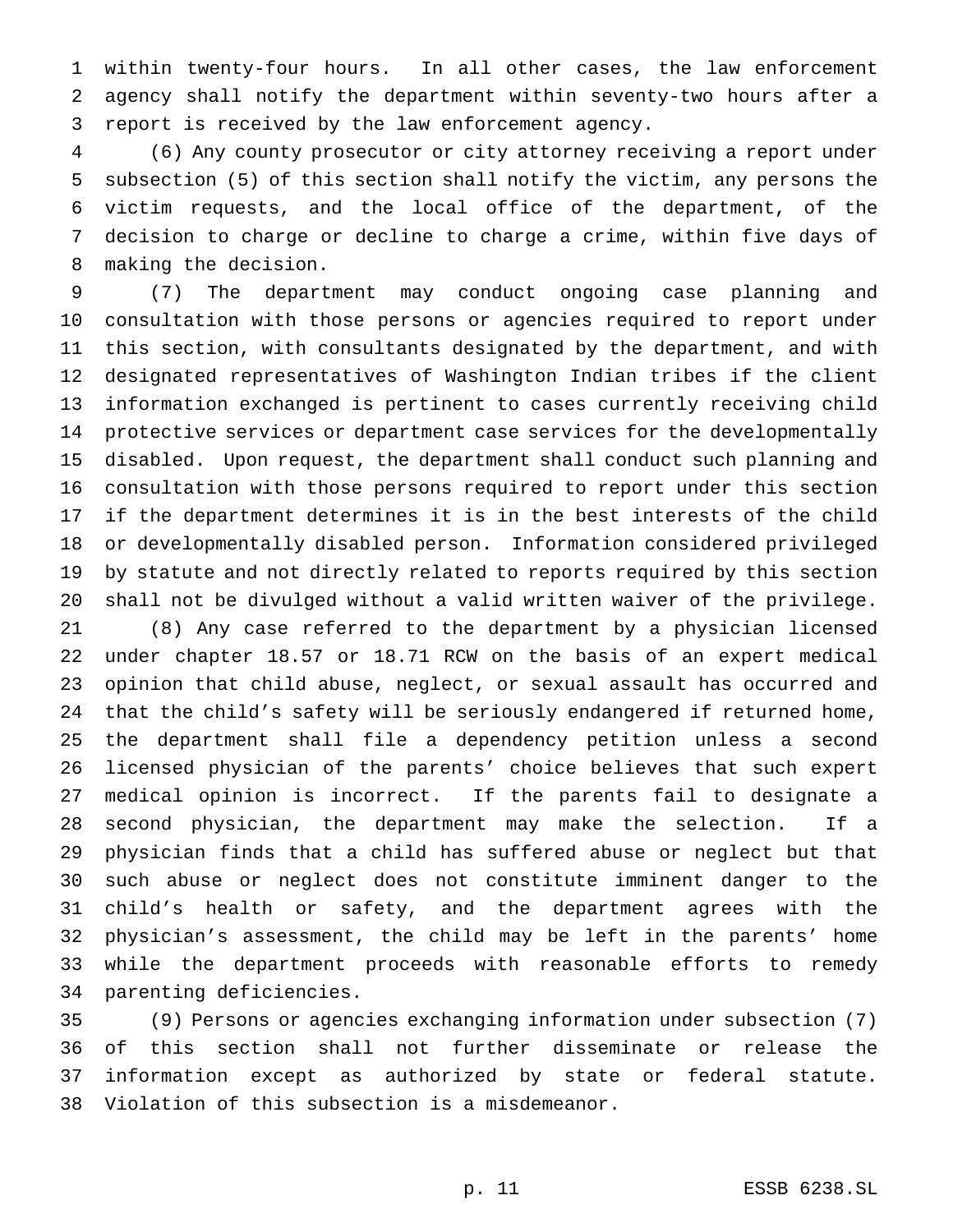(10) Upon receiving reports of alleged abuse or neglect, the department or law enforcement agency may interview children. The interviews may be conducted on school premises, at day-care facilities, at the child's home, or at other suitable locations outside of the presence of parents. Parental notification of the interview shall occur at the earliest possible point in the investigation that will not jeopardize the safety or protection of the child or the course of the investigation. Prior to commencing the interview the department or law enforcement agency shall determine whether the child wishes a third party to be present for the interview and, if so, shall make reasonable efforts to accommodate the child's wishes. Unless the child objects, the department or law enforcement agency shall make reasonable efforts to include a third party in any interview so long as the presence of the third party will not jeopardize the course of the investigation.

 (11) Upon receiving a report of alleged child abuse and neglect, the department or investigating law enforcement agency shall have access to all relevant records of the child in the possession of mandated reporters and their employees.

 (12) The department shall maintain investigation records and conduct timely and periodic reviews of all cases constituting abuse and neglect. The department shall maintain a log of screened-out nonabusive cases.

 (13) The department shall use a risk assessment process when investigating alleged child abuse and neglect referrals. The department shall present the risk factors at all hearings in which the 26 placement of a dependent child is an issue. Substance abuse must be a 27 risk factor. The department shall, within funds appropriated for this purpose, offer enhanced community-based services to persons who are determined not to require further state intervention.

 The department shall provide annual reports to the legislature on the effectiveness of the risk assessment process.

 (14) Upon receipt of a report of alleged abuse or neglect the law enforcement agency may arrange to interview the person making the report and any collateral sources to determine if any malice is involved in the reporting.

 (15) The department shall make reasonable efforts to learn the name, address, and telephone number of each person making a report of abuse or neglect under this section. The department shall provide assurances of appropriate confidentiality of the identification of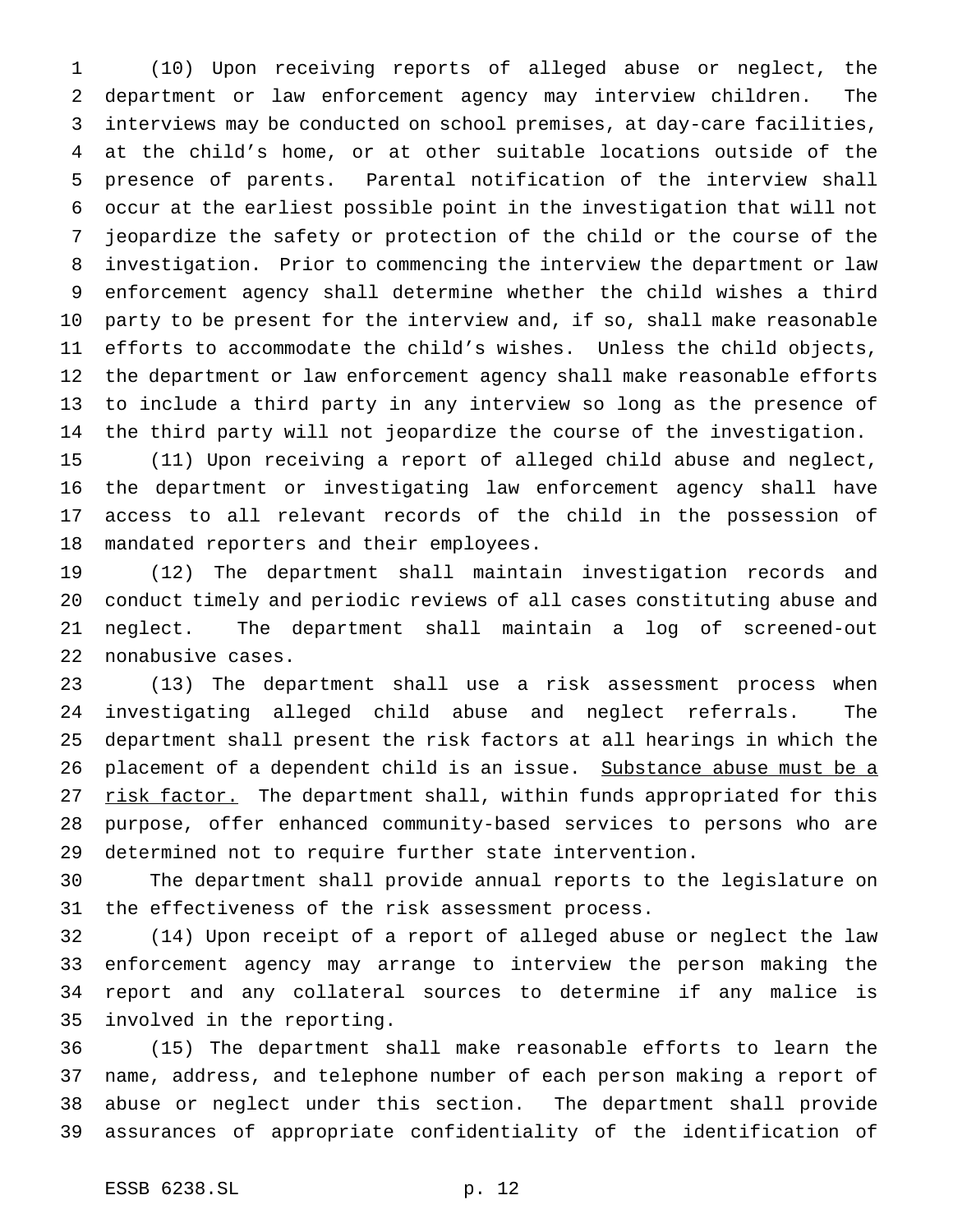persons reporting under this section. If the department is unable to learn the information required under this subsection, the department shall only investigate cases in which: (a) The department believes there is a serious threat of substantial harm to the child; (b) the report indicates conduct involving a criminal offense that has, or is about to occur, in which the child is the victim; or (c) the department has, after investigation, a report of abuse or neglect that has been founded with regard to a member of the household within three years of receipt of the referral.

10 \*Sec. 6. RCW 43.20A.870 and <sup>1997</sup> <sup>c</sup> <sup>386</sup> <sup>s</sup> <sup>47</sup> are each amended to 11 read as follows:

12 (1) The department shall prepare an annual quality assurance report 13 that shall include but is not limited to:  $((+1))$  (a) Performance 14 outcomes regarding health and safety of children in the children's 15 services system;  $((2))$  (b) children's length of stay in out-of-home 16 placement from each date of referral;  $((+3))$   $(c)$  adherence to 17 permanency planning timelines; and  $((+4))$   $(d)$  the response time on 18 child protective services investigations differentiated by risk level 19 determined at intake. The report shall be provided to the governor and 20 legislature not later than July 1.

21 (2) In cases where a dependency action has been initiated and in 22 cases where a family has been referred to the alternative response 23 system, the department shall report:

24 (a) The number of cases where substance abuse is an identified risk 25 factor in the risk factor assessment;

26 (b) The number of cases where substance abuse is the factor or <sup>a</sup> 27 primary factor in the risk assessment;

28 (c) The number of cases where substance abuse treatment is 29 recommended for a parent;

30 (d) The period parent's referred to substance abuse treatment wait 31 before entering substance abuse treatment;

32 (e) The number of cases where substance abuse is a factor and 33 substance abuse treatment is provided;

34 (f) The number of cases where substance abuse is <sup>a</sup> factor and 35 substance abuse treatment is not provided, including the reason why 36 treatment was not provided; and

37 (g) The number of cases where no dependency is filed because a 38 parent receives substance abuse treatment.